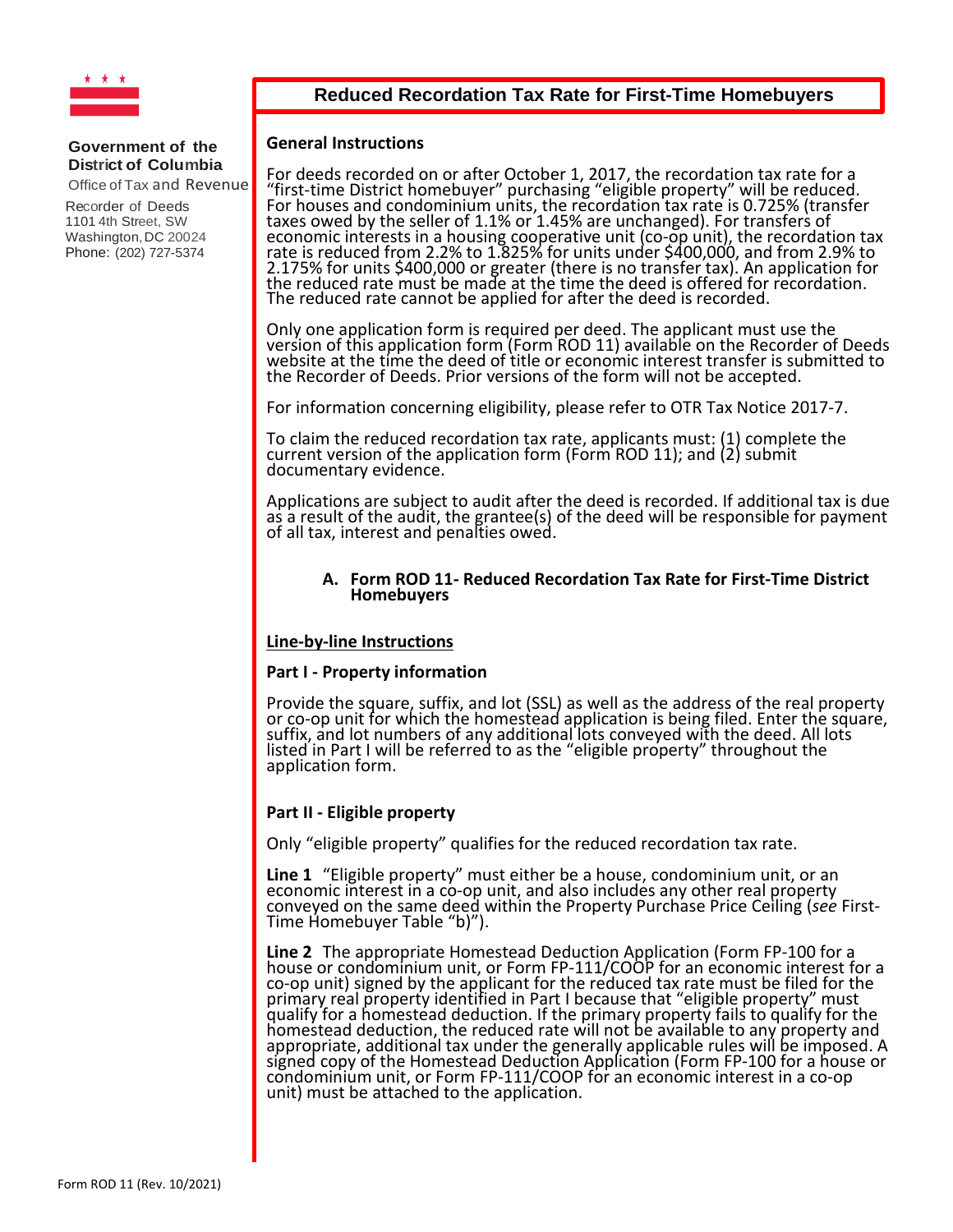

Office of Tax and Revenue

Recorder of Deeds 1101 4th Street, SW Washington, DC 20024 Phone: (202) 727-5374

**Line 3** Applicants are eligible for the reduced rate of tax only if the entire benefit of the reduced tax of the tax reduction is allocated to the grantee(s). The benefit of the reduced tax rate cannot be shared with the transferor of the real property, and the full amount of the transfer tax due on the sale of the property should be allocated to the transferor. These allocations must be shown on the Settlement Statement or Closing Disclosure Form. Include a copy of the Settlement Statement or Closing Disclosure Form with the completed application form.

**Line 4** Enter the total purchase price of all lots listed in Part I. If the total purchase price exceeds the Property Purchase Price Ceiling listed under the First-<br>Time Homebuyer Table "b)", the deed does not qualify for the reduced<br>recordation tax rate.

## **Part III - First-Time District Homebuyer**

The applicant for the reduced rate of tax must be or intend to be a District resident and a "first-time District homebuyer".

**Line 1** To be eligible for the reduced rate of tax, the applicant must be a District resident or intend to immediately become a District resident at the time the deed is offered for recordation.

**Line 2** To be eligible for the reduced rate of tax, the applicant must be a "first-<br>time District homebuyer". This means that the applicant has never owned a<br>house, a condominium unit or an economic interest in a co-op un house, a condominium unit or an economic interest in a co-op unit that qualified<br>for the District's homestead deduction as the applicant's principal place of<br>residence. Nevertheless, an applicant can still qualify as a "fi Homebuyer" if the applicant's only such prior residence was jointly owned with an ex-spouse from whom the applicant is divorced or separated and the applicant relinquished ownership under a court order or a separation agreement.

### **Part IV - Household income**

**Line 1** List every grantee (whether or not residing in the property) and non-<br>grantee individuals who reside or will reside in the eligible property (household<br>residents). For each listed grantee and household resident, p adjusted gross income, as shown in that individual's U.S. Individual Income Tax Return (Form 1040) originally due or filed immediately before (if filed before the original due date) the deed is offered for recordation, and the Social Security<br>Number.

Do not list tenants occupying a separate dwelling unit under a written lease for<br>fair market value.

If a grantee or household resident was not required to file a U.S. Individual Income Tax Return (Form 1040) for the past year, write "NO" under the Filing<br>Requirement column that applies to such grantee or household resident instead of providing the federal adjusted gross income.

Do not list the Social Security Number of any grantee or household resident who is under 18 years of age.

**Line 2** Add the amounts from the Federal Adjusted Gross Income column for all listed individuals in Part IV, Line 1. Enter this total amount as the Combined Federal Adjusted Gross Income.

**Line 3** Enter the Qualifying Household Income listed under the First-Time Homebuyer Table "a)" based on the number of individuals listed in Part IV, Line 1.

If the amount entered in **Line 2** is greater than the amount entered in **Line 3**, you do not qualify for the reduced recordation tax rate.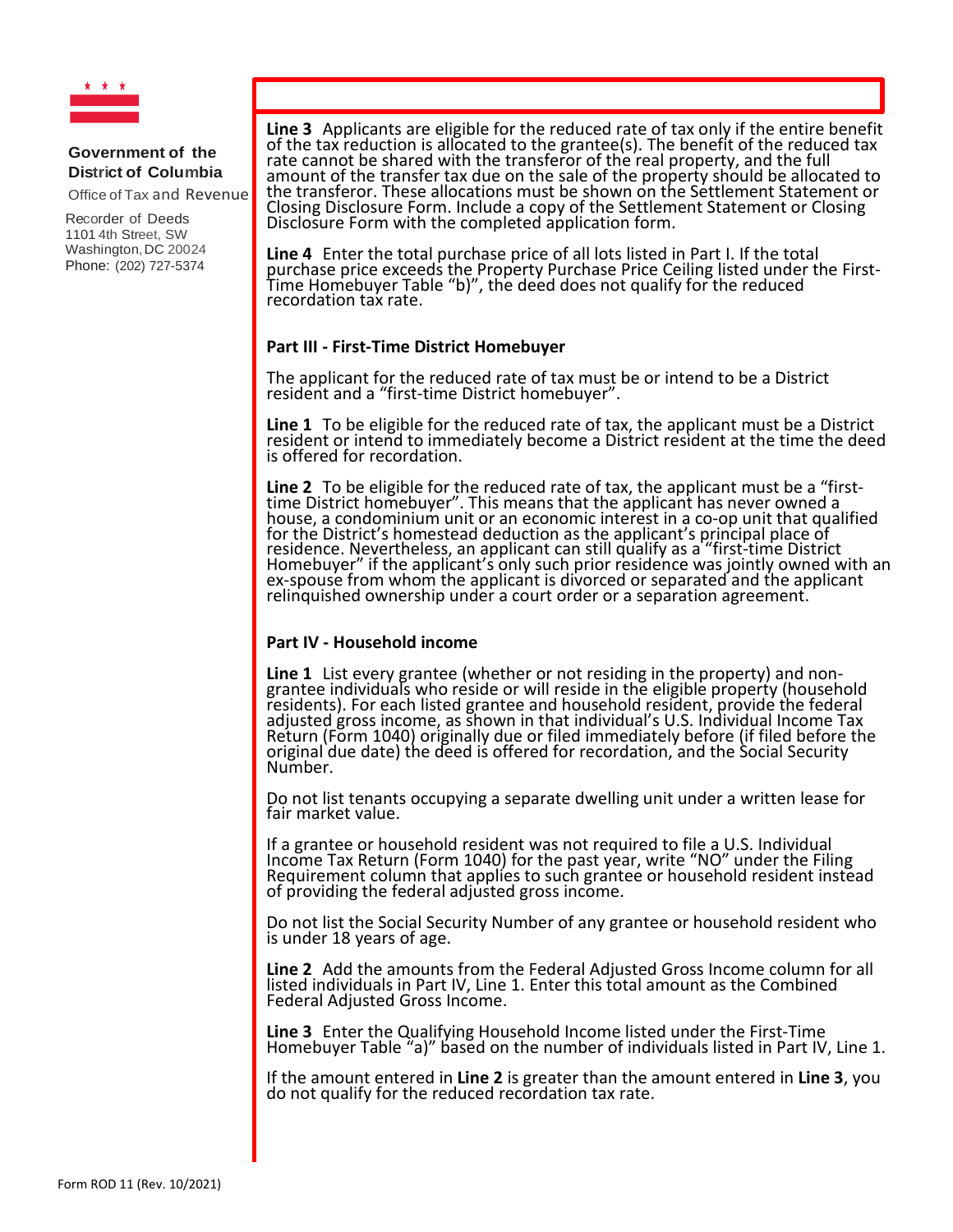

Office of Tax and Revenue

Recorder of Deeds 1101 4th Street, SW Washington, DC 20024 Phone: (202) 727-5374

## **B. Documentary Evidence**

In addition to the completed application form, applicant must submit documentary evidence to support the application.

1) Required documentary evidence includes:

- a. Copy of the Settlement Statement or Closing Disclosure Form;
- b. Copy of the Homestead Deduction application form (Form FP-100 for a house or condominium unit, or FP-111/COOP for co-op unit),<br>for the eligible property signed by the applicant;
- c. A copy of the entire U.S. Individual Income Tax Return (Form 1040) originally due or filed immediately before (if filed before the original due date) the deed is offered for recordation for each grantee and household resident listed under Part IV, Line 1. Form 1040 is not required for a grantee or household resident who was not required to file a U.S. Individual Income Tax Return (Form 1040) for the past year.
- 2) Other documentary evidence may be required:
	- a. If the applicant's only prior ownership of real property or a co-op unit as the principal place of residence in D.C. was joint ownership<br>with an ex-spouse from whom the applicant is divorced or<br>separated, provide a copy of a written separation agreement or<br>court order showing that the appl
	- b. Other documents that the Recorder of Deeds deems necessary for an audit of the application.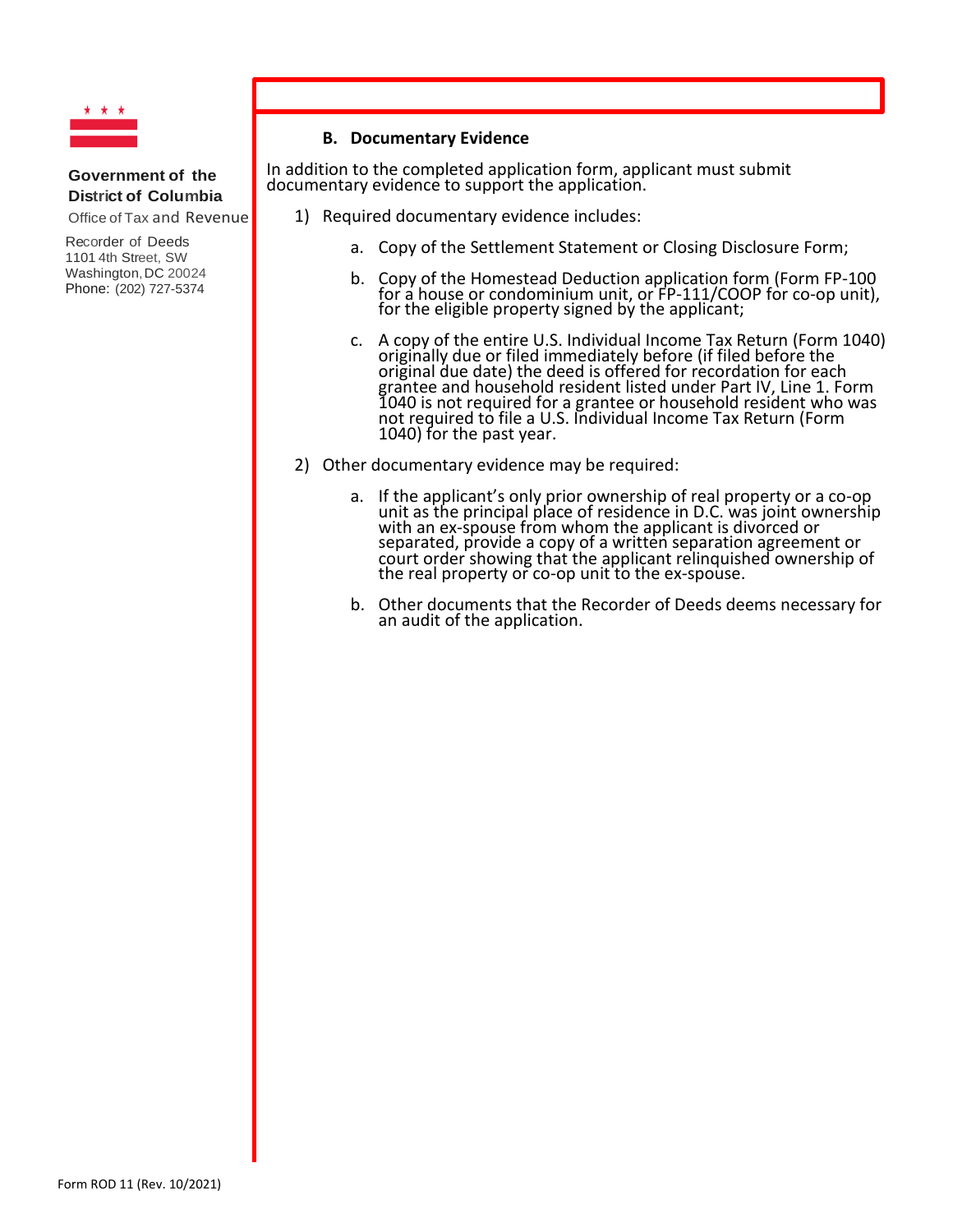

Office of Tax and Revenue

Recorder of Deeds 1101 4th Street, SW Washington, DC 20024 Phone: (202) 727-5374

# **a) QUALIFYING HOUSEHOLD INCOME EFFECTIVE: October 1, 2021**

| <b>PERSONS IN</b><br><b>HOUSEHOLD</b> | <b>HOUSEHOLD</b><br><b>INCOME LIMITS</b> |
|---------------------------------------|------------------------------------------|
| 1.                                    | \$162,540                                |
| 2.                                    | \$185,760                                |
| 3.                                    | \$208,980                                |
| 4.                                    | \$232,200                                |
| 5.                                    | \$250,920                                |
| 6.                                    | \$269,460                                |
| 7.                                    | \$288,000                                |
| 8.                                    | \$306,540                                |

# **b) PROPERTY PURCHASE PRICE CEILING: \$658,500**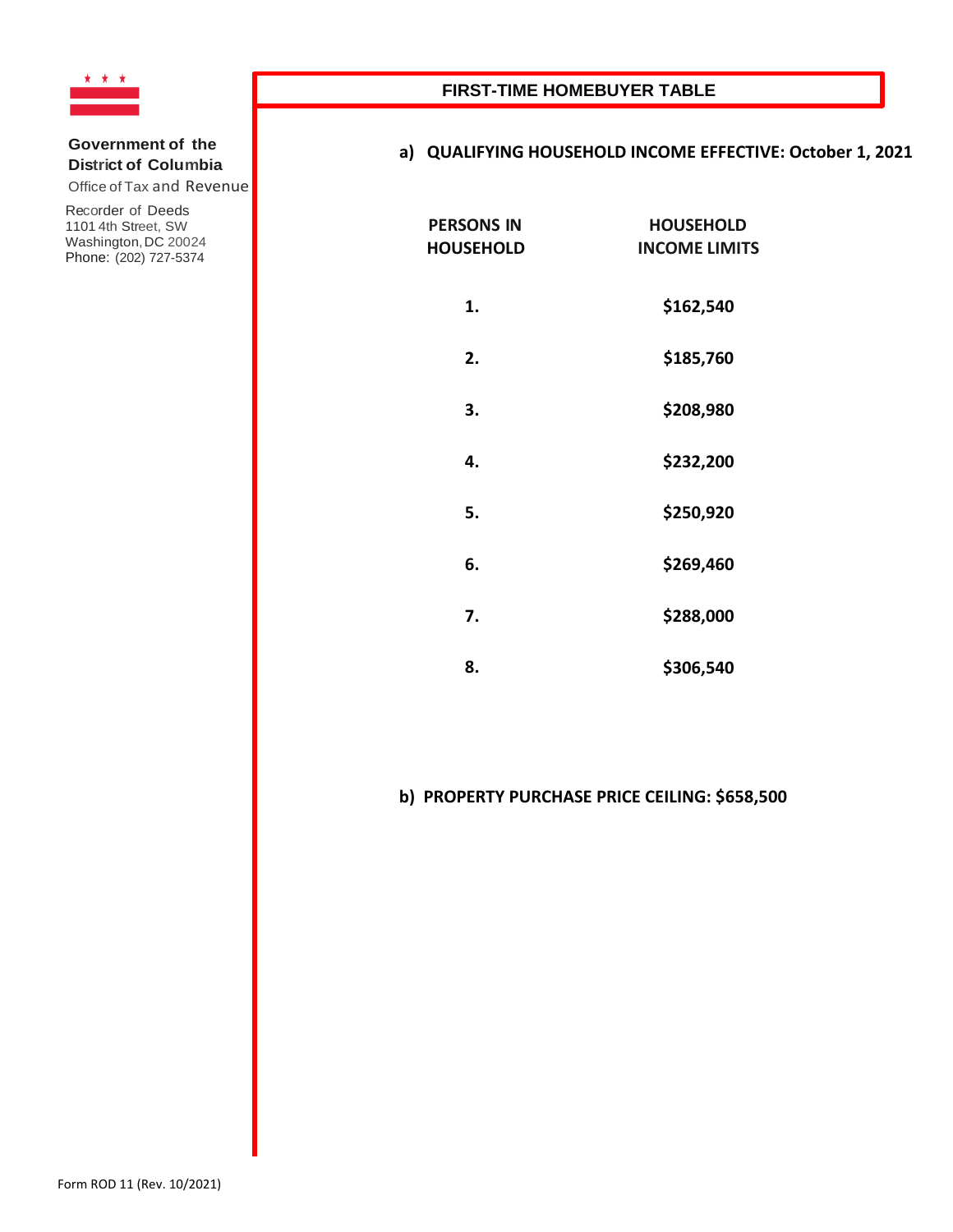

Office of Tax and Revenue

Recorder of Deeds 1101 4th Street, SW Washington, DC 20024 Phone: (202) 727-5374

# **APPLICATION**

## **Reduced Recordation Tax Rate for First-Time District Homebuyers**

### **PART I - Property Information**

Provide the following information for the property for which the homestead deduction application is being filed.

- Provide the Square, Suffix and Lot numbers of the primary property conveyed on the deed.

| Square                | C. . <del>.</del> | $\sim$ |        |
|-----------------------|-------------------|--------|--------|
|                       |                   |        |        |
| <b>Street Address</b> |                   |        | Inif H |

Provide the Square, Suffix and Lot numbers of any additional lots conveyed on the deed.

| Square | Suffix | _ot | Square | Suffix | $\cap^+$ |
|--------|--------|-----|--------|--------|----------|
| Square | Suffix | _oʻ | Square | Suffix | Lot      |

(List additional lots on a separate sheet)

(All lots listed in Part I will be referred to as the "eligible property.")

### **PART II - Eligible Property**

|    | <b>PART II - Eligible Property</b>                                                                                                                                                                                                                          |            |                |
|----|-------------------------------------------------------------------------------------------------------------------------------------------------------------------------------------------------------------------------------------------------------------|------------|----------------|
| 1. | Is the eligible property listed in Part I a house, a condominium unit,<br>or an ownership interest in a co-op unit?                                                                                                                                         | <b>YES</b> | <b>NO</b>      |
| 2. | Is a Homestead Deduction Application (Form FP-100<br>[or Form FP-111/COOP for co-op unit]) being filed for the property?<br>(attach a copy of the Homestead Deduction Application signed by the applicant)                                                  | <b>YES</b> | <b>NO</b>      |
| 3. | Is the entire benefit of the tax reduction allocated to the grantee(s)?<br>(include a copy of the Settlement Statement or Closing Disclosure Form)                                                                                                          | <b>YES</b> | NO             |
| 4. | Enter the total purchase price of all lots listed in Part I:<br>(this amount cannot exceed the Property Purchase Price Ceiling<br>in First-Time Homebuyer Table "b)")                                                                                       | \$         |                |
|    | <b>PART III - First-time District Homebuyer</b>                                                                                                                                                                                                             |            |                |
| 1. | Are you, the applicant, currently a District resident or do you intend<br>to establish residency in the District in the immediate future?                                                                                                                   | <b>YES</b> | N <sub>O</sub> |
| 2. | Have you, the applicant, previously owned District property<br>that was your principal place of residence and that received the<br>homestead deduction?                                                                                                     | <b>YES</b> | NO.            |
|    | If YES, was the prior residence jointly owned with an ex-spouse<br>from whom you are divorced or separated and did you relinquish<br>ownership under a court order or a separation agreement?<br>(attach a copy of the court order or settlement agreement) | <b>YES</b> | <b>NO</b>      |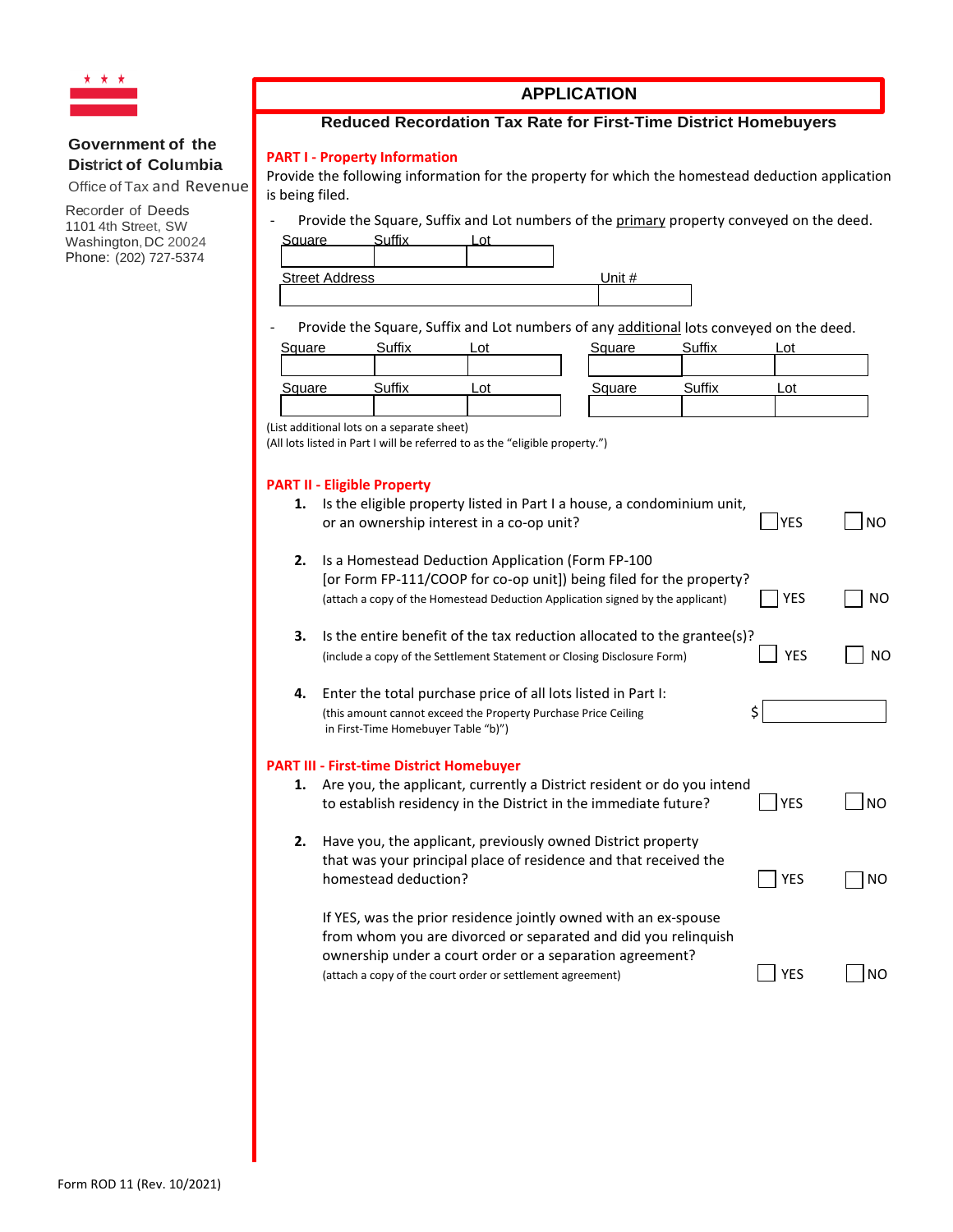

Office of Tax and Revenue

Recorder of Deeds 1101 4th Street, SW Washington, DC 20024 Phone: (202) 727-5374

### **PART IV - Household Income**

**1.** Provide the following information for every grantee whether s/he resides in the property or not and all other household residents who reside or will reside in the property after it is purchased (exclude tenants occupying separate dwelling units under written leases for fair market value). For each individual, enter the federal adjusted gross income as shown on the U.S. Individual Income Tax Return (Form 1040) originally due or filed immediately before (if filed before the original due date) the deed is offered for recordation.

|                           | Name | Federal<br>Adjusted<br>Gross Income | Social Security<br>Number<br>(if 18 or over) | Income Tax<br>Filing<br>Requirement<br>(YES/NO)? |
|---------------------------|------|-------------------------------------|----------------------------------------------|--------------------------------------------------|
| Applicant /<br>Grantee 1: |      |                                     |                                              |                                                  |
| Grantee 2:                |      |                                     |                                              |                                                  |
| Grantee 3:                |      |                                     |                                              |                                                  |
| Grantee 4:                |      |                                     |                                              |                                                  |
| Resident 1:               |      |                                     |                                              |                                                  |
| Resident 2:               |      |                                     |                                              |                                                  |
| Resident 3:               |      |                                     |                                              |                                                  |
| Resident 4:               |      |                                     |                                              |                                                  |
| Resident 5:               |      |                                     |                                              |                                                  |
| Resident 6:               |      |                                     |                                              |                                                  |

(Provide names and information of additional grantees or household residents on a separate sheet)

- **2.** Enter Combined Federal Adjusted Gross Income:
- **3.** Enter Qualifying Household Income:

(see Line-by-line instructions) \$

→ If amount entered in Line 2 exceeds the amount entered in **Line 3**, you do not qualify for the reduced recordation tax rate.

#### **Required Documentary Evidence (see instructions under Documentary Evidence):**

- (1) Copy of the Settlement Statement or Closing Disclosure Form,
- (2) Copy of Form FP-100 (or FP-111/COOP for co-op unit), the Homestead Deduction application form signed by the applicant,
- (3) For each individual listed under Part IV, Line 1, attach a copy of that individual's entire U.S. Individual Income Tax Return (Form 1040) originally due or filed immediately before (if filed before the original due date) the deed is offered for recordation.
- (4) Copy of the Divorce Decree or Separation Agreement, if applicable.